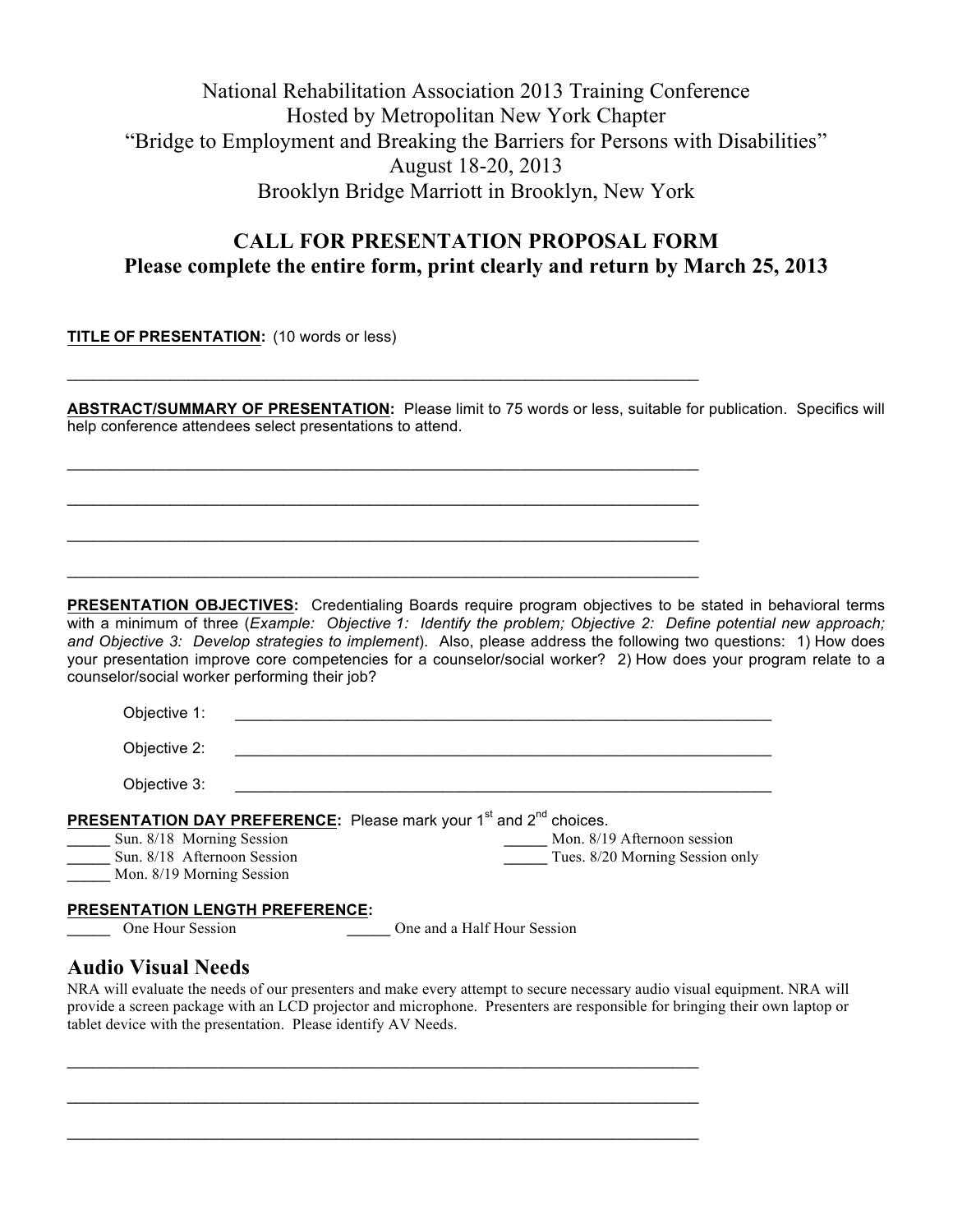# National Rehabilitation Association 2013 Training Conference Hosted by Metropolitan New York Chapter "Bridge to Employment and Breaking the Barriers for Persons with Disabilities" August 18-20, 2013 Brooklyn Bridge Marriott in Brooklyn, New York

# **CALL FOR PRESENTATION PROPOSAL FORM Please complete the entire form, print clearly and return by March 25, 2013**

#### **PAGE TWO~ PLEASE COPY THIS PAGE AND COMPLETE FOR EACH PRESENTER**

EACH PRESENTER MUST COMPLETE THE FOLLOWING INFORMATION AS REQUIRED FOR APPROVAL. PLEASE PROVIDE YOUR EDUCATION (FIELDS OF STUDY MUST BE IDENTIFIED, E.G., REHABILITATION COUNSELING) AND BRIEFLY DESCRIBE YOUR EXPERIENCE AND/OR EXPERTISE IN THE AREA OF YOUR PRESENTATION.

| THIS PERSON IS THE: $\Box$ LEAD PRESENTER or                                   |  | CO-PRESENTER                                                                                                   |
|--------------------------------------------------------------------------------|--|----------------------------------------------------------------------------------------------------------------|
|                                                                                |  |                                                                                                                |
|                                                                                |  |                                                                                                                |
|                                                                                |  | HOME NORK MAILING ADDRESS <b>WARFER</b>                                                                        |
|                                                                                |  |                                                                                                                |
|                                                                                |  | WORK PHONE # $\Box$                                                                                            |
|                                                                                |  | PLEASE LIST DEGREES/CREDENTIALS AND INCLUDE FIELD OF STUDY/EMPHASIS FOR EACH, E.G., M.ED. IN REHAB COUNSELING: |
|                                                                                |  |                                                                                                                |
|                                                                                |  | YEARS OF EXPERIENCE IN THE FIELD                                                                               |
| PLEASE DESCRIBE YOUR EMPLOYMENT EXPERIENCE AS IT RELATES TO YOUR PRESENTATION: |  |                                                                                                                |
|                                                                                |  |                                                                                                                |
|                                                                                |  | PLEASE DESCRIBE ANY ADDITIONAL EXPERIENCE/EXPERTISE AS IT RELATES TO YOUR PRESENTATION:                        |
|                                                                                |  | ALSO, FOR PURPOSES OF INTRODUCTION DURING THE CONFERENCE, Include a one-page resume or vita                    |

**for each presenter.**

 $\mathcal{L}_\mathcal{L} = \{ \mathcal{L}_\mathcal{L} = \{ \mathcal{L}_\mathcal{L} = \{ \mathcal{L}_\mathcal{L} = \{ \mathcal{L}_\mathcal{L} = \{ \mathcal{L}_\mathcal{L} = \{ \mathcal{L}_\mathcal{L} = \{ \mathcal{L}_\mathcal{L} = \{ \mathcal{L}_\mathcal{L} = \{ \mathcal{L}_\mathcal{L} = \{ \mathcal{L}_\mathcal{L} = \{ \mathcal{L}_\mathcal{L} = \{ \mathcal{L}_\mathcal{L} = \{ \mathcal{L}_\mathcal{L} = \{ \mathcal{L}_\mathcal{$ 

**ACCOMMODATION REQUEST**: PLEASE DESCRIBE ANY ACCOMMODATIONS YOU REQUIRE, E.G., AN INTERPRETER

#### **SUBMISSION INFORMATION**

AS A PRESENTER, YOU ARE ELIGIBLE FOR A 20% DISCOUNT ON YOUR CONFERENCE REGISTRATION. PLEASE DIRECT ANY QUESTIONS VIA EMAIL (PREFERRED) TO THE CONFERENCE CO-CHAIR FOR PROGRAM, ANTHONY SPINELLI- ANTHONY.SPINELLI@ED.GOV WITH THE SUBJECT LINE: NRA CONFERENCE PROGRAM QUESTION OR CONTACT HIM AT 646-428-3789.